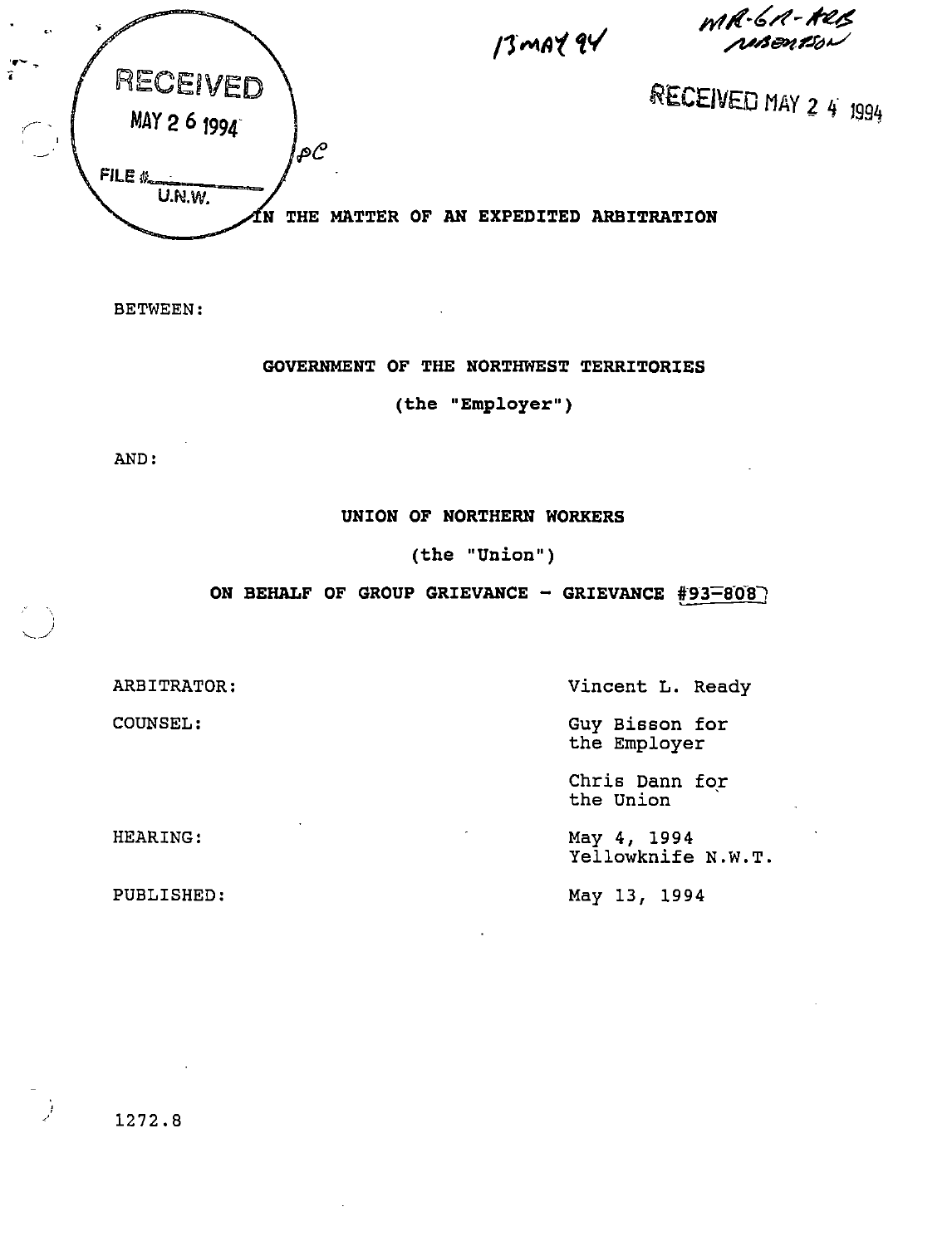This is a group grievance brought by the Union on behalf of a number of employees employed by the Government of the North West Territories in the Fort Smith region.

The Agreed Statement of Facts reads as follows:

- 1. The grievors are all employees of the Government of the Northwest Territories in the Fort Smith region.
- 2. <sup>A</sup> letter dated July 20, <sup>1993</sup> was sent to A letter dated oury 20, 1995 was sent to<br>the Regional Director and all the Regional Director and all<br>superintendents of the Fort Smith Region under the signature of Ralph Shelton, Regional Superintendent. This letter announced a new government policy for user pay fees for government energized parking stalls. The monthly rate was set at \$25.00 per month. Previously this type of parking had been provided at no cost.

Counsel for the Union submitted that during the last round of negotiations with the Employer in the spring of 1992, the Employer did not indicate to the Union, in any way, that it was planning to change its policy on parking by changing the monthly parking fee. Essentially, the Union argues that the Employer is now estopped from making that change.

It is the position of the Employer that the parking policies throughout the Northwest Territories are different and, from time to time, it is necessary to change parking policies and procedures in different areas.